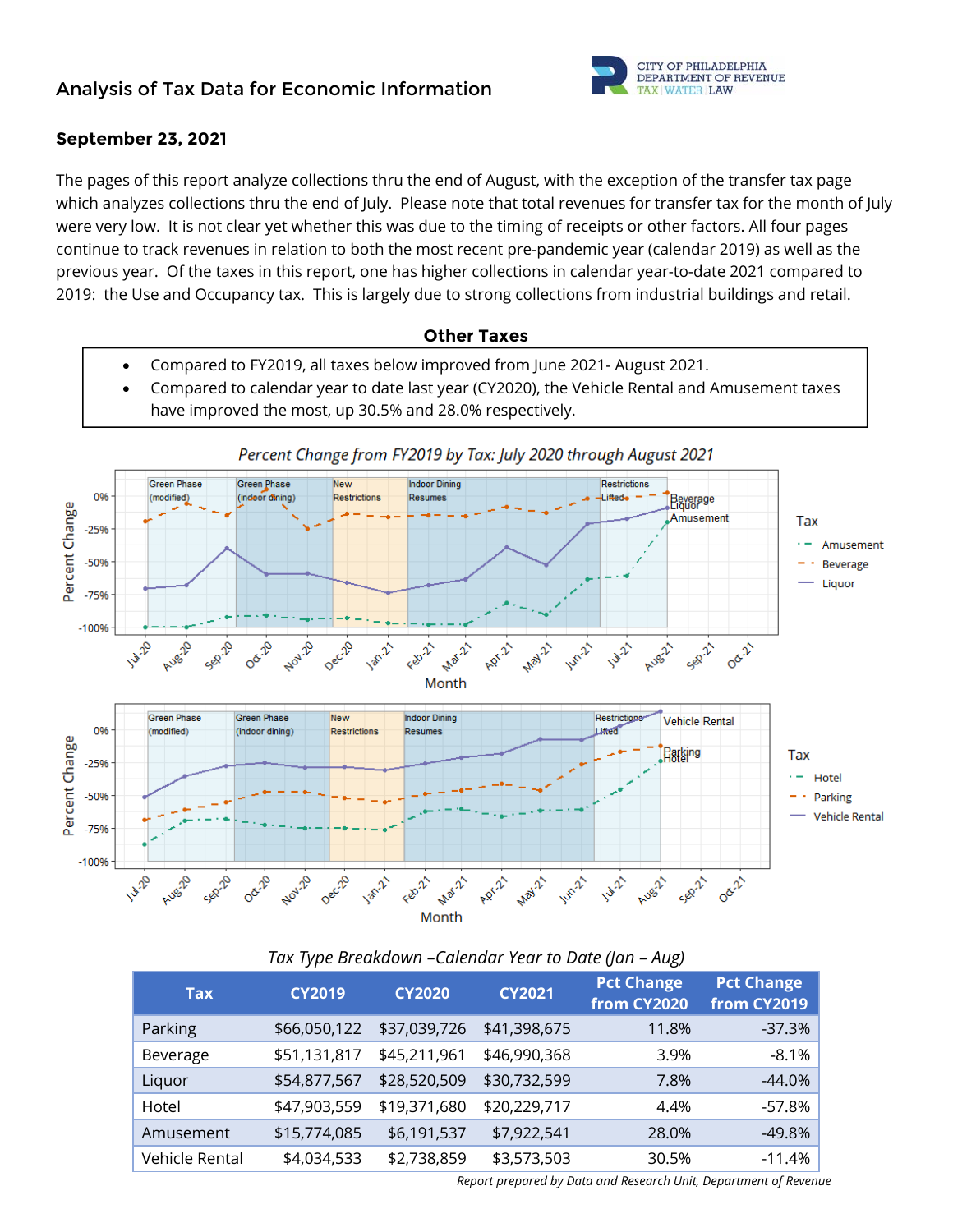## **Analysis of Tax Data for Economic Information**



#### **Use and Occupancy Tax (U&O Tax)1**

- Calendar year to date, total U&O collections are up 14.2% compared to last year and 2.2% compared to CY2019.
- U&O collections from office buildings continued to recover in August 2021 compared to FY2019, while collections from restaurants/bars continued to struggle.
- U&O collections from nonprofits (-23.8%) and restaurants/bars (-18.8%) have decreased the most calendar year to date compared to CY2019, but collections from all building types (including nonprofits and restaurants/bars) have improved compared to CY2020.



Percent Change from FY2019 in U&O Revenue by Building Type:

|  |  |  | Building Type Breakdown - Calendar Year to Date (Jan-Aug) - U&O Revenue |
|--|--|--|-------------------------------------------------------------------------|
|  |  |  |                                                                         |
|  |  |  |                                                                         |

| <b>Building Type</b><br><b>CY2019</b> |               | <b>CY2020</b> | <b>CY2021</b> | <b>Pct Change</b><br>from CY2020 | <b>Pct Change</b><br>from CY2019 |  |
|---------------------------------------|---------------|---------------|---------------|----------------------------------|----------------------------------|--|
| <b>Total U&amp;O</b>                  | \$122,475,297 | \$109,650,170 | \$125,203,457 | 14.2%                            | 2.2%                             |  |
| Office Building                       | \$50,015,276  | \$42,284,386  | \$49,239,184  | 16.4%                            | $-1.6%$                          |  |
| Retail                                | \$21,732,986  | \$20,739,256  | \$23,064,708  | 11.2%                            | 6.1%                             |  |
| Other                                 | \$16,572,548  | \$14,610,391  | \$16,548,631  | 13.3%                            | $-0.1%$                          |  |
| Industrial                            | \$14,781,301  | \$16,240,864  | \$17,911,089  | 10.3%                            | 21.2%                            |  |
| Parking Garage                        | \$5,112,748   | \$4,386,916   | \$4,579,891   | 4.4%                             | $-10.4%$                         |  |
| Misc. Commercial                      | \$4,096,989   | \$4,073,192   | \$4,762,657   | 16.9%                            | 16.2%                            |  |
| Amusement                             | \$3,581,566   | \$2,569,088   | \$3,920,860   | 52.6%                            | 9.5%                             |  |
| Nonprofit                             | \$4,046,542   | \$2,810,994   | \$3,116,831   | 10.9%                            | $-23.0%$                         |  |
| Restaurant/Bar                        | \$2,535,341   | \$1,935,084   | \$2,059,608   | 6.4%                             | $-18.8%$                         |  |

<sup>1</sup> July 2019 payments include annual filers who filed for the first six months of 2019 due to a change in Department of Revenue policy. There are no annual filers for July 2020 or 2021. "Other" building types include large apartment, parking lot, condo, mixed usage, hotel, bank, utility, small apartment, garage, pier, and unclassified.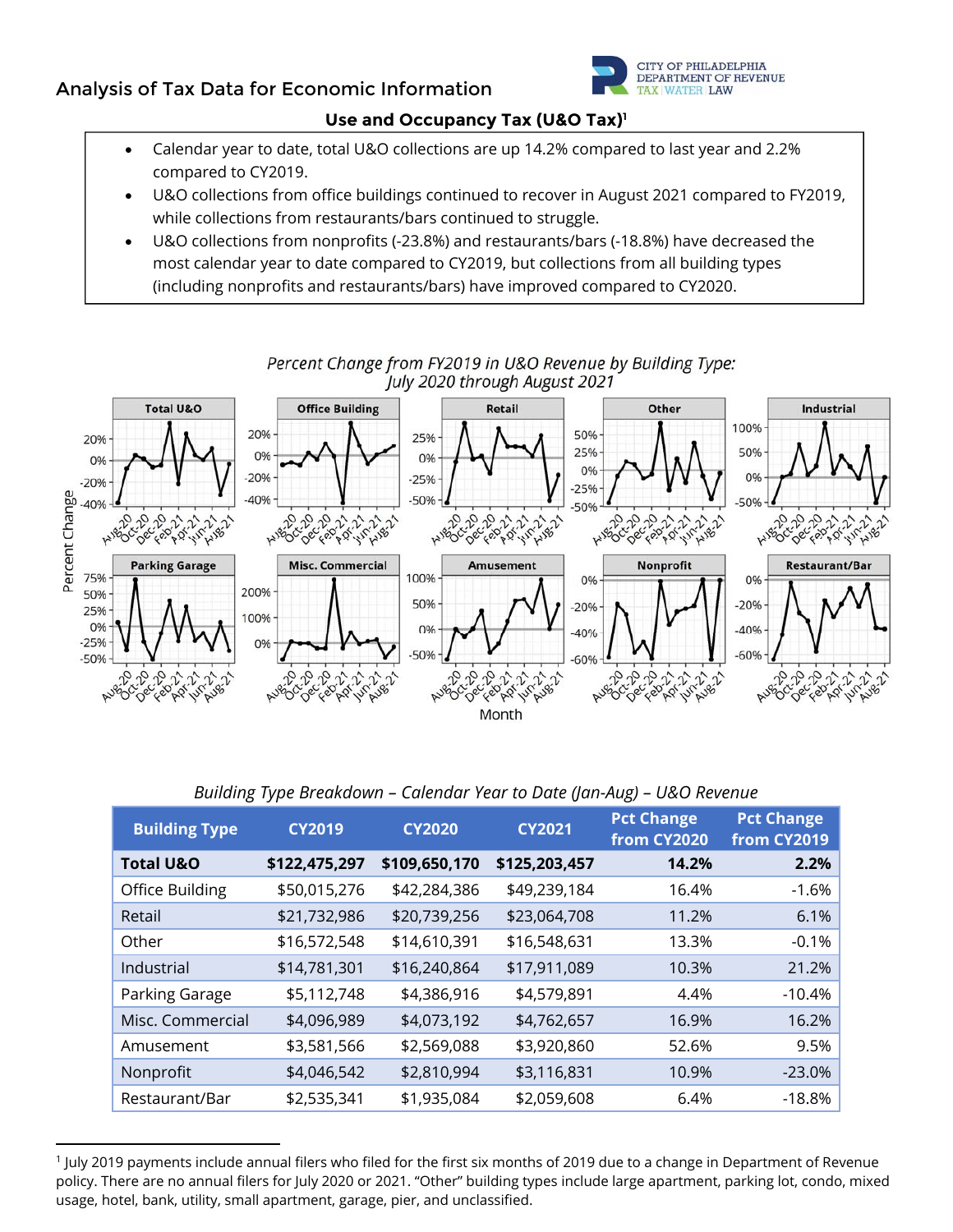# **Analysis of Tax Data for Economic Information**



#### **Wage Tax2**

- For CY2021, Wage Tax collections were down compared to both CY2020 (-7.8%) and the most recent non-pandemic calendar year, CY2019 (-9.1%).
- The top four industries (Health and Social Services, Government, Professional Services, and Education) were down 4.9% for the calendar year compared to CY2019 and 5.8% compared to CY2020. Both Government (+0.8%) and Health and Social Services (+0.8%) were up compared to CY2019.
- Outside the top four industries, Retail Trade was also up compared to CY2019 (+4.5%), as well as compared to CY2020 (+7.8%). Construction also saw gains compared to CY2020 (+6.8%).
- For August, Wage Tax collections were up compared to FY2019 for Government (+5.0%) and Retail Trade (+11.4%). Education, Hospitality & Entertainment and Retail Trade continue to show upward trends compared to FY2019.



Top-level Industry Breakdown - July 2020-August 2021 Percent Change from FY2019

|  | Top-level Industry Breakdown – Calendar Year to Date – Wage Tax Revenue |  |  |
|--|-------------------------------------------------------------------------|--|--|

| <b>Industry</b>                       | <b>CY2019</b>   | <b>CY2020</b>   | <b>CY2021</b>   | <b>Pct Change</b><br>from CY2019 | <b>Pct Change</b><br>from CY2020 |
|---------------------------------------|-----------------|-----------------|-----------------|----------------------------------|----------------------------------|
| <b>Health and Social Services</b>     | \$296,765,228   | \$305,563,922   | \$299,111,507   | 0.8%                             | $-2.1%$                          |
| Government                            | \$157,818,957   | \$163,787,077   | \$159,046,709   | 0.8%                             | $-2.9%$                          |
| <b>Professional Services</b>          | \$168,128,465   | \$169,283,931   | \$148,699,645   | $-11.6%$                         | $-12.2%$                         |
| Education                             | \$126,730,844   | \$118,065,480   | \$105,794,256   | $-16.5%$                         | $-10.4%$                         |
| Finance & Insurance                   | \$118,167,153   | \$117,437,184   | \$91,851,728    | $-22.3%$                         | $-21.8%$                         |
| Manufacturing                         | \$83,029,401    | \$90,377,140    | \$73,654,508    | $-11.3%$                         | $-18.5%$                         |
| <b>Retail Trade</b>                   | \$68,858,875    | \$66,795,631    | \$71,977,262    | 4.5%                             | 7.8%                             |
| Hospitality & Entertainment           | \$74,724,945    | \$56,567,225    | \$52,096,486    | $-30.3%$                         | -7.9%                            |
| Construction                          | \$48,968,609    | \$44,404,701    | \$47,440,465    | $-3.1%$                          | 6.8%                             |
| <b>Transportation and Warehousing</b> | \$47,439,406    | \$45,006,483    | \$43,780,751    | $-7.7%$                          | $-2.7%$                          |
| Publishing & Telecommunications       | \$61,893,442    | \$59,881,152    | \$39,273,581    | $-36.5%$                         | $-34.4%$                         |
| <b>Other Sectors</b>                  | \$166,306,855   | \$161,874,273   | \$157,432,952   | $-5.3%$                          | $-2.7%$                          |
| <b>Total Wage Tax</b>                 | \$1,418,832,179 | \$1,399,044,197 | \$1,290,159,852 | $-9.1%$                          | $-7.8%$                          |

<sup>&</sup>lt;sup>2</sup> Some industries are excluded from the chart (88% of total Wage Tax is accounted for in the industry breakdown chart). July, October, and January data include quarterly payments processed late.